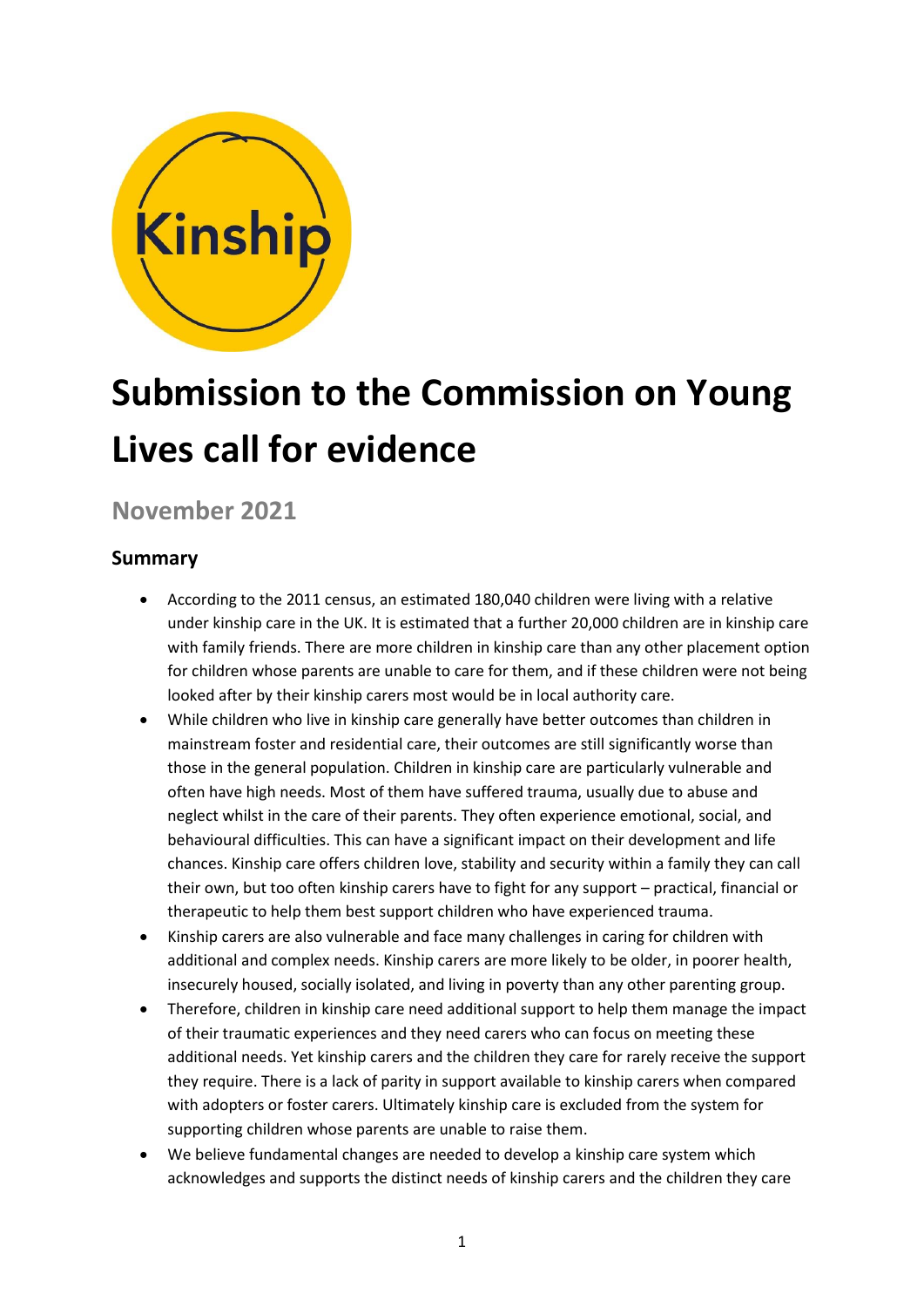for. This support should be available to all kinship carers based on the needs of the child and not where they live or the type of care order the child has.

• If kinship carers and the children they care for continue to be failed in support, and gaps in services are not addressed, fewer children will be able to grow up in kinship care, forcing more into the care system where they will face poorer outcomes. It is also vital that support is improved so as to address the vulnerability of children in kinship care and improve their life chances

## **1. What leads to vulnerability and crisis and why aren't services as effective as young people and families need them to be?**

#### *Children in kinship care often have high level of needs*

Children in kinship care often have the same pre-placement experiences as children in foster care, and it is likely their health needs will be similar. Most children live with kinship carers because their parents could not care for them safely or posed a risk to them. This could be for a variety of reasons including domestic abuse; drug and alcohol misuse; abuse and neglect including physical, emotional, and sexual abuse; physical and mental health issues; the death of a parent; and the children being beyond the parents' control. This means the children are likely to be experiencing psychological, social, and emotional distress which in turn affects their behaviour making them more challenging to parent.

Findings from [Kinship's 2021 Annual Survey](https://kinship.org.uk/kinship-annual-survey-2021/) on the needs of children in kinship care show:

- Prior to coming into kinship care, drug and alcohol misuse occurred in 54% of families, neglect in 49%, and domestic abuse in 34%.
- 62% of kinship carers believe that the children in their care have long-term physical and mental health needs.
- 36% of carers reported that the child in their care has diagnosed special educational needs three times the national average of 12%.
- 40% of kinship carers reported their children displayed risk-taking behaviour including selfharming and drug and alcohol misuse.
- Child-on-carer violence continues to be a significant issue, which 26% of carers reported experiencing over the past year.

A significant number of children in kinship care are growing up in poverty and deprivation. Analysis of the 2011 census found that 40% of children in kinship care live in the poorest 20% of households, and 76% of children in kinship care live in a deprived household (Wijedasa 2015). There are significant risks for families living in poverty who are more likely to need children's services involvement and they have poorer health and educational outcomes than people who have financial security.

It is important to note that despite the vulnerabilities of kinship carers and their children, the outcomes for children in kinship care are generally better than those for other children with similar experiences. For example, a recent study found that children in kinship care were more likely to achieve educational qualifications, be in employment, be socially mobile, live longer, and have better health than children in foster care (Sacker et al 2021). However, outcomes for children in kinship care are not as good as for children living with parents.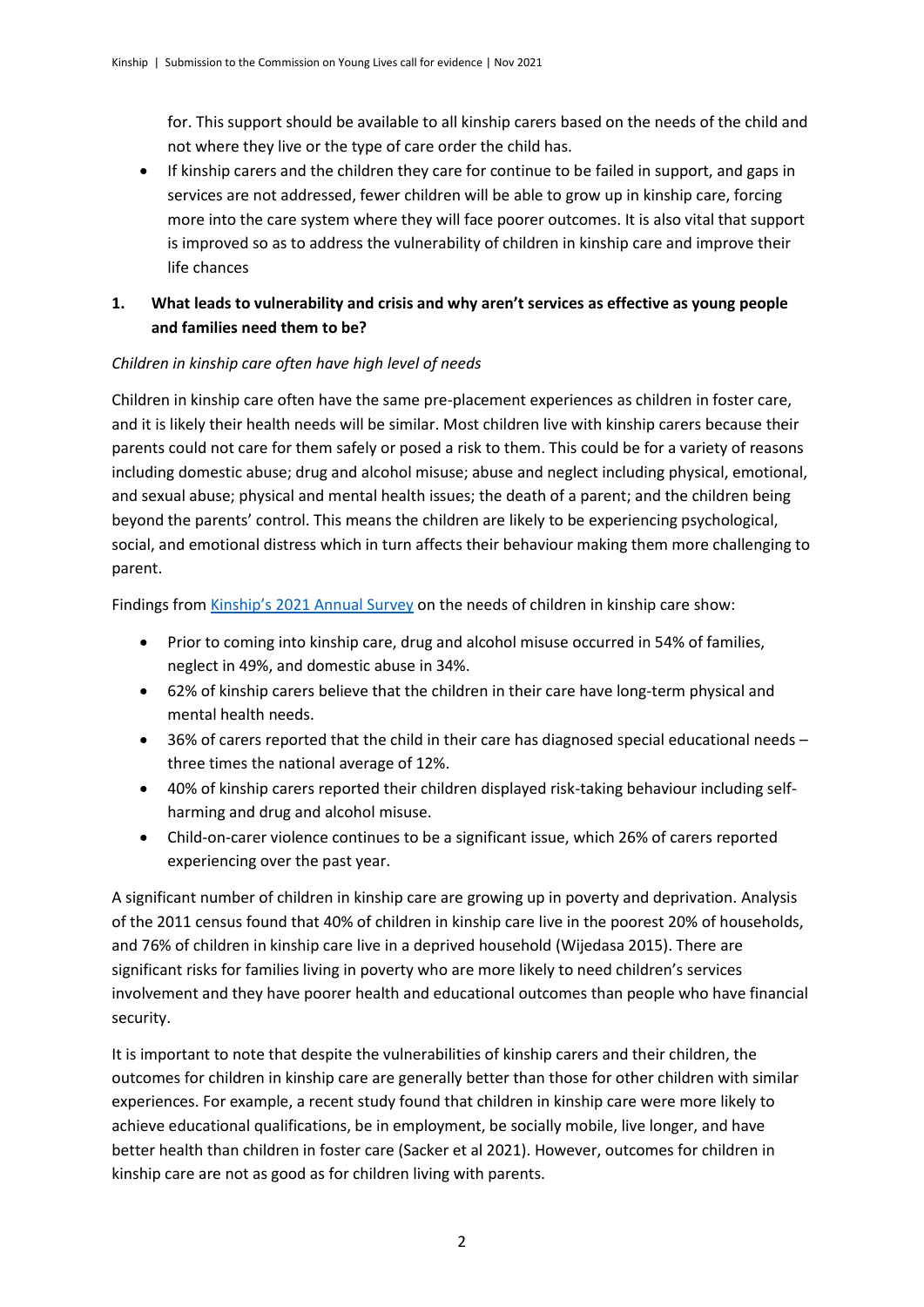#### *The needs of kinship carers*

Kinship carers often face significant challenges due to their children's experiences or because of their own vulnerabilities, and most have very limited access to advice or support. Kinship carers are primarily older than other groups raising children with 65% ranging in age from 55 to 85. 39% of carers reported they had additional needs that they felt required more support ([Kinship's 2021](https://kinship.org.uk/kinship-annual-survey-2021/)  [Annual Survey\)](https://kinship.org.uk/kinship-annual-survey-2021/). When compared to other groups raising children, kinship carers are also more likely to be in poorer health, insecurely housed, and live in poverty and social isolation.

Most kinship carers find that taking on the role – often with very little notice or preparation - means they are plunged into poverty. Many kinship carers face financial hardship due to the necessity of giving up work or living off a pension, while also having to take on full financial responsibility for the child. Kinship's [June 2021 survey](https://kinship.org.uk/financial-survey/) on financial allowances showed that 82% of kinship carers worried about money in the past year. This has a negative impact on the children in their care's wellbeing and life chances, and can result in the family needing higher levels of support in the future.

Covid-19 has put kinship families under additional strain. From our [2021 Annual Survey,](https://kinship.org.uk/kinship-annual-survey-2021/) 63% of kinship carers stated that the lockdown restrictions had a negative impact on their physical and mental wellbeing. 64% percent of carers reported that the Covid-19 restrictions had a negative impact on their children's physical and mental wellbeing.

**2. How vulnerable families and communities living in high-risk situations can be supported to strengthen their home and support environment, providing strong support for parents who are struggling and building family resilience that gives teenagers more stability, guidance, and protection.** 

#### *Lack of support from services for children in kinship care and their carers*

Kinship care is a vital part of the care system, providing stability and permanence to a significant number of children who would otherwise be in care, but have the opportunity to grow up within their wider family. Yet the current support services available for kinship carers are totally inadequate. Support is complicated, sporadic, and often dependant on where families live or the legal status of the children rather than on their needs. This uncertainty and lack of fairness leaves some kinship carers at breaking point putting a greater number of children at risk of coming into the care system. [Kinship's 2021 Annual Survey](https://kinship.org.uk/kinship-annual-survey-2021/) found that 70% of kinship carers felt they did not receive the support they needed from their local authority. Managing contact between children in kinship care and their parents is often identified as an area where kinship carers need support. Despite this, only 11% of carers were receiving support from their local authorities to help with contact and a further 23% said they needed support but did not receive it.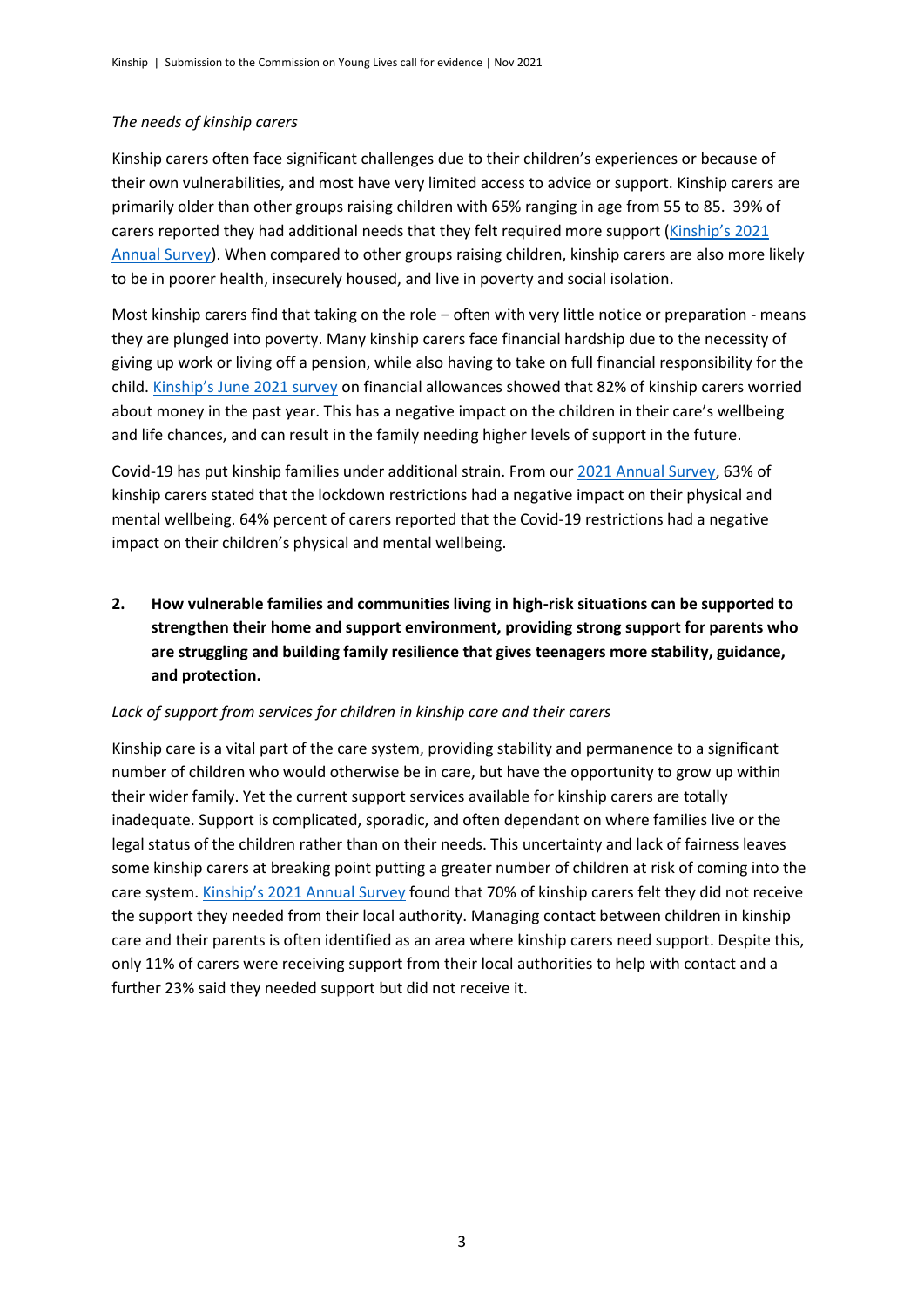*"We just wanted to be a family and the system made this so difficult the placement broke down…it is absolutely heart-breaking because with the correct support system in place I think we could have had a better experience of being a kinship carer as we want to care for our family because we love them….but it is virtually impossible to have that support." (*Aunt who was caring for one child who was unable to live with their parents due to parental disability or illness).

*"There's a real lack of awareness of what kinship care is. You have to explain yourself over and over and relive painful experiences."* (Lorraine, a kinship carer in London).

#### *What support kinship carers need*

It is vital that services recognise the role of kinship care in enabling children to grow up within a wider family unit, and that all efforts to provide early support to families to strengthen the home environment and relationships also include these wider family units which provide stable and loving homes to children who would otherwise be in care.

In addition to the need for financial support as outlined above, kinship carers need practical support which is tailored to their specific needs and offered by specialist kinship care professionals. This should include advice and information, alongside comprehensive support, such as peer to peer support, whole family therapeutic support, and training.

Many kinship carers do not need a children's social care intervention but need early help or preventative services. The Government's commitment to family hubs represents a pivotal opportunity to enable easier access to services for kinship carers in a universal service setting in every local authority. An early help preventative service for kinship families in family hubs is likely to increase engagement in support and reduce the need for future crisis interventions or family breakdown.

*"I believe that kinship carers are not really informed on the impact to their lives when taking on a child. Financially, socially, emotionally, mentally - no information, no training and having to fight for any support."* (Great aunt caring for one child who was unable to live with their parents due to parental drug or alcohol misuse).

*"We were not told about possible behaviours of kinship children who are abandoned by their parents. We have had violence to outburst/smashing up of property along with emotional instability and mental health issues. All of which should be addressed and advised on before placement along with a package of support for those children. Instead of 'get on with it' attitude that they currently have."* (Step-grandmother caring for two children who were unable to live with their parents due to parental abandonment).

*Examples of Kinship services providing whole family and peer support*

## Kinship Connected in Kirklees

The Kinship Connected service provides intensive one-to-one family support to kinship carers and two peer support groups for carers every month. The service is delivered in 25 local authorities to provide high quality, tailored and value for money support, helping kinship carers develop long-term supportive networks which result in a more stable environment in which the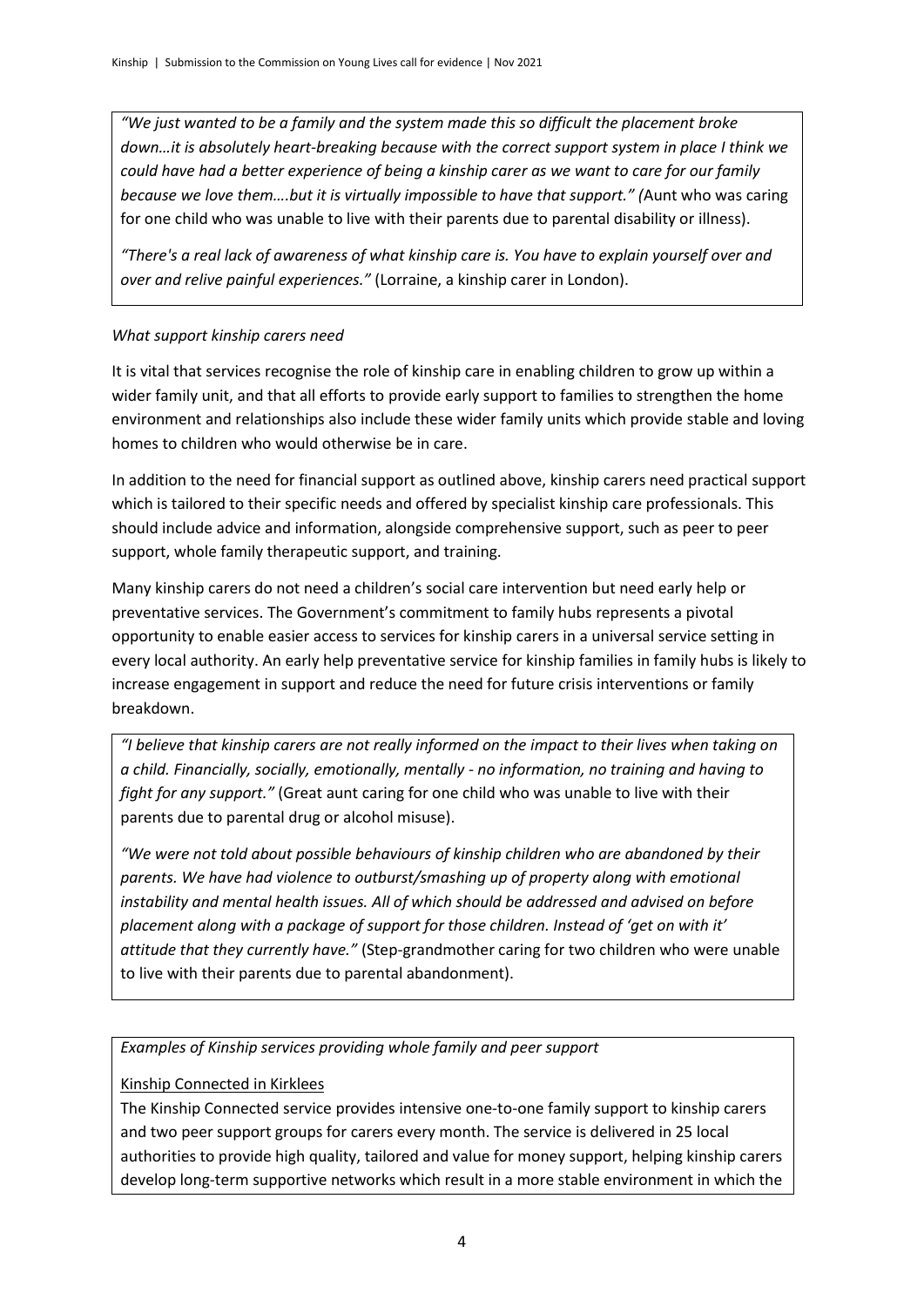children in their care can thrive. Prior to covid, we also ran two groups a month for young people. This included those in kinship care, and any children within that kinship household, and involved structured activities or free play. A group for older young people was also started precovid which was peer-led. They were supported by a carer to arrange and undertake activities such as going bowling or to the cinema. The young people enjoyed attending these sessions and felt less isolated as children growing up in kinship care. It also gave the opportunity for the carers' birth children to meet others who were now living with kin children.

#### Kinship Active in Teesside

This programme, funded by Sport England, provides intergenerational physical activities for kinship families in Redcar & Cleveland and Middlesbrough areas of the North East. Project workers provide support to enable kinship families to become more active and lead healthier lifestyles through a range of interventions including weekly "walk and natter" support groups, family swim sessions, and family activities in school holidays. Only 13% of participants were active five or more times a month prior to the start of the programme which increased to 54% during and after the project.

#### **3. What support young people need to ensure good mental health and wellbeing and the services and support that are needed to deliver it.**

As outlined above, children in kinship care face significant emotional, social and behavioural challenges, similar to children in foster care. Therefore, it is extremely concerning that 30% of carers believe their children needed specialist support that they were not receiving. While 62% carers believe their children have additional physical or mental health needs, just 33% have received a formal diagnosis ([Kinship's 2021 Annual Survey\)](https://kinship.org.uk/kinship-annual-survey-2021/). This suggests that many carers believe they are caring for children with undiagnosed health needs, which is likely to add to the carers' stress as their children are not receiving the help they need.

One possible contributing factor is that, unlike children in foster care, children in kinship care do not undergo a formal health assessment before or while living with carers. Children in foster care receive these assessments as it is recognised that their past experiences mean they are more likely to have additional health needs.

In addition, children in kinship care do not have the same priority access to help as children in foster care or adoption. The Adoption Support Fund (ASF) does offer some children access to therapeutic support, however there is high access criteria. This restricts access to the fund to children who are subject to Special Guardianship Orders (SGO) and have previously been in local authority care, rather than being linked to the therapeutic needs of the children. All other children in kinship care (for example those with a Child Arrangement Order or in informal kinship care) typically have to wait for therapeutic help, leaving families struggling to cope.

*"Support was needed as soon as (the children) were removed from parents. We fought hard for four years, by which time, many behavioural issues had developed"*. (Grandmother caring for three children for up to five years who were unable to live with their parents due to parental negligence).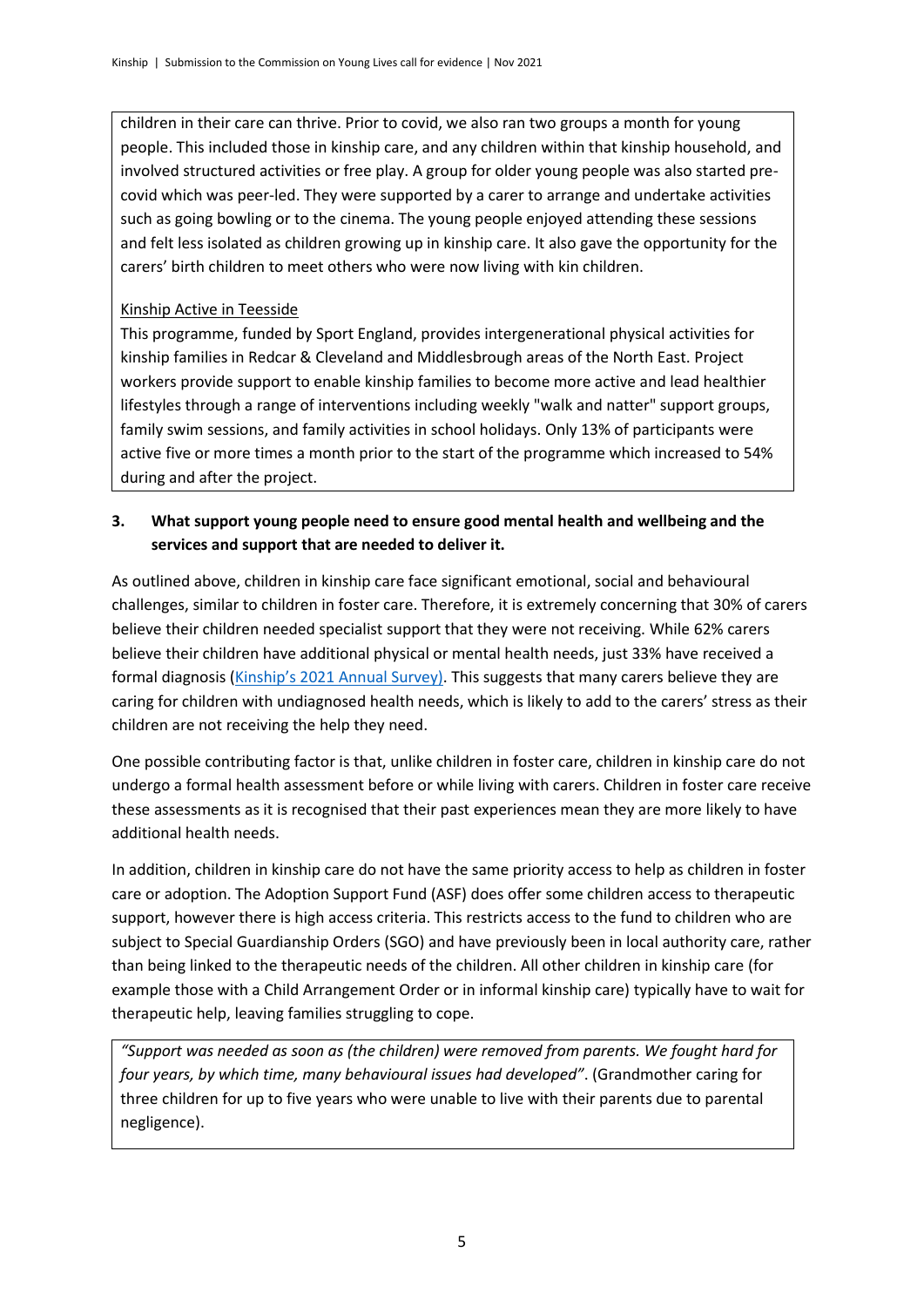The broadening of scope of the ASF during the pandemic to include advice, information and peer support for Special Guardians was a very positive development which enabled a greater number of families raising children under a SGO to be supported. The scheme was also positive in recognising that support needs to be directed towards adoptive parents and Special Guardians rather than always direct to the child and that more preventative forms of support for families are of significant value.

In order to better support the mental health of children in kinship care we are calling for increased access to therapeutic support via reform of the Adoption Support Fund based on the needs of children rather than legal status. We also want all children in kinship care to have automatic access to health assessments and priority access to CAMHS on a par with children in the care system.

*"All the support that would come with fostering, as we do the same job, with more to put up with, we need therapeutic help, help with fighting for a diagnosis*" (Grandmother caring for three children who were unable to live with their parents due to parental drug or alcohol misuse).

**4. How schools and colleges can be inclusive, can identify and can respond positively and proactively to young people who are at risk, and how they can support these children to progress and achieve in school.**

In order to improve the life chances and educational outcomes of vulnerable children it must be recognised that a significant group of vulnerable children are in kinship care. Some schools appear to be developing good support systems for kinship families, with many providing additional support to children as required. 52% of carers said that their children receive additional support at school.

However, 36% of children in kinship care have special educational needs – which is three times the national average of 12%. A significant minority (18%) of carers felt their children had not received the support they needed ([Kinship's 2021 Annual Survey](https://kinship.org.uk/kinship-annual-survey-2021/)).

Kinship is calling for specialist education support for all children in kinship care, regardless of their legal status, which includes priority access to school admissions, automatic entitlement for pupil premium plus, and extending the remit of virtual schools.

Recommendations for a national strategy:

- Health and educational support for all children in kinship care regardless of the legal status of their kinship carer, on par with children in the care system.
- Financial support for all kinship carers equivalent to the minimum fostering allowance, alongside enabling access to free, independent legal advice in order for kinship carers to make informed decisions about the care arrangements they make for the child as soon as possible.
- Practical support for all kinship carers within every local authority including adequate advice and information services on options available and supporting access to these services, alongside comprehensive support tailored to the specific needs of every kinship family as early as possible. This support needs to be offered by specialist kinship care professionals located within family hubs to provide training, peer support and therapeutic support.